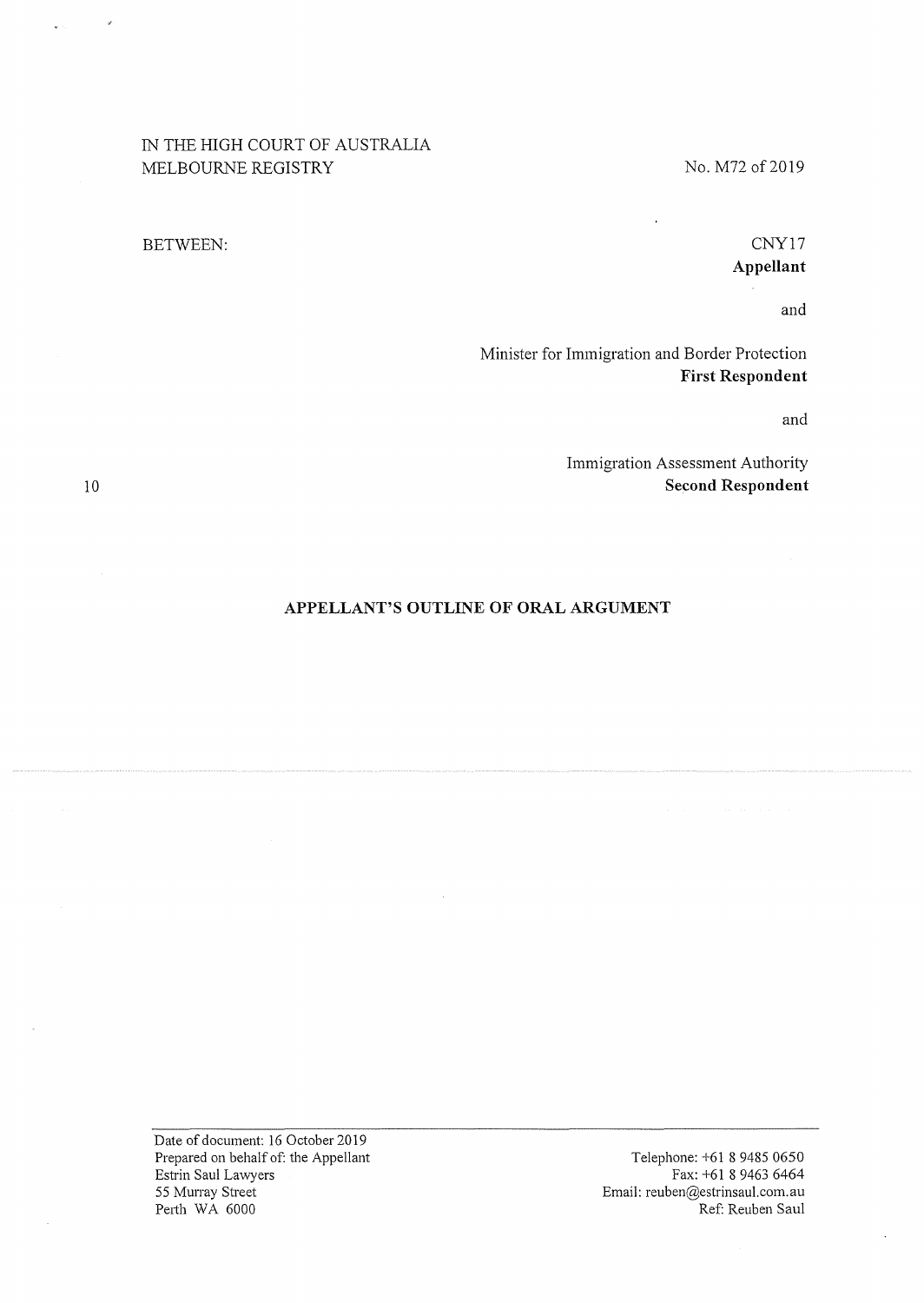#### **Part I: Internet certification**

1. This outline is in a form suitable for publication on the internet.

### **Part II: Propositions**

#### (I) Materials were irrelevant and prejudicial, and the Authority had regard to them

- 2. The Authority had regard to the extraneous materials: Reasons at [2] (CAB 7). The Minister accepts this to be so: RS [16].
- 3. The Court below found that the materials given to the Authority were not relevant to its review task: AS [19]. (Even by his proposed Notice of Contention, the Minister does not dispute this.)
- 4. The Court below found that the materials were prejudicial: AS [19]. The Minister's disputes 10 this (RS [16]), and disputes (RS [16], [41]) the Appellant's description of the materials which is found at AS [17].
	- 5. Consideration of those materials shows why the Minister's contentions should not be accepted.

#### (II) The statutory context and apprehended bias

- 6. Ordinarily conditioning the exercise of a statutory power, are the two standard incidents of procedural fairness (or 'twin pillars' - Kanda at 337):
	- Isbester at [55] (Gageler J, quoting ABT v Bond).
- 7. BVD17 holds that s 473DA(1) precludes implications that are related to the hearing rule.
- 8. However, the implication of 'absence of the actuality or appearance of disqualifying bias', conditioning the exercise of the power ins 473CC, is not affected.
- 20 9. The content of the bias rule 'accommodates to the particular statutory framework, as well as to the particular factual context of a particular exercise of the power'.
	- Isbester at [55] (Gageler J). See also Stollery at 519 (Barwick CJ).
	- Content of the rule, Appellant contends (AS [56]), includes the ability to comment on prejudicial infonnation not known by the referred applicant to have been provided to the Authority – as a 'safety valve' (see eg Re JRL: Ex parte CJL).
	- Sections 473DC-DE, contemplating circumstances where the Authority will invite comment, support the proposition that the 'twin pillar' rule's content will include at least these kinds of obligations: AS [56]; see eg Plaintiff M174 at [71] (Gordon J).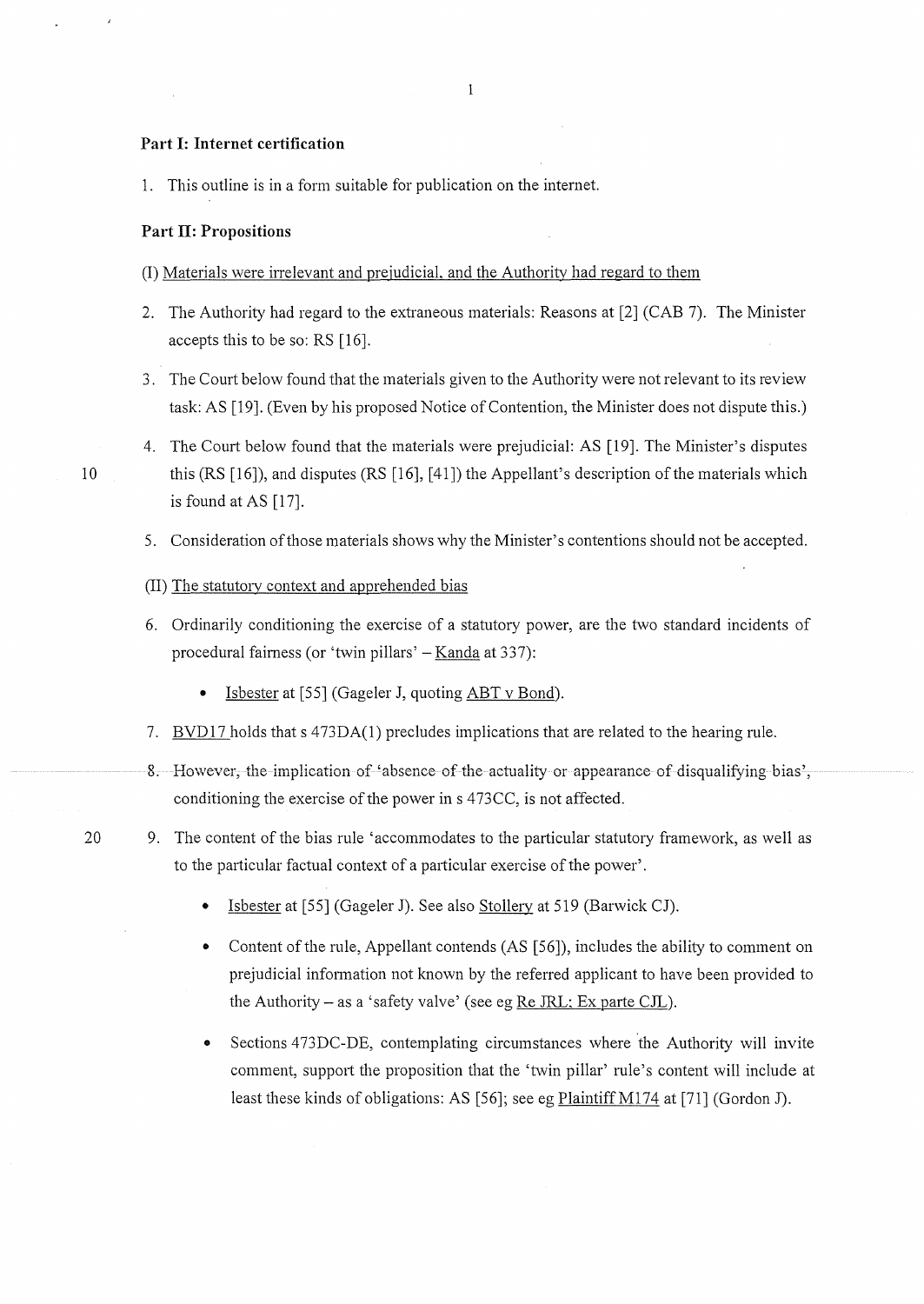## (III) Test for apprehended bias. and its application

10. Required two steps (Ebner; Isbester):

- a. *identification* of what is is said may lead the decision-maker to decide the case other than on its merits - provision by the Secretary of irrelevant and prejudicial material from the Minister's department (Webb categories 3 and 4 – see Mortimer J at [6] (CAB 65-6);
- b. *connection* between the identified matter and feared deviation effect on the Authority, even if only subconscious, in respect of whether the Appellant should be believed.
	- In protection visa applications, the central issue (almost invariably) is credibility: see eg Re RRT: Ex parte Hat [34].
	- Mortimer J at [68] (CAB 80): in respect of a core aspect of his claim, that he was stateless, the Authority considered him 'not trustworthy in his evidence'.
	- Connection b/w the matter and feared deviation is obvious  $-$  like in Isbester at [49]. And see Webb at 53 (Mason CJ and McHugh J): 'free of prejudice'.
- 11. The (irrelevant) material is either prejudicial, or it is not.
- 12. *Reasonableness* of the asserted apprehension looks at the abstraction of the 'fair-minded lay person': (Re RRT; Ex parte Hat [28]). Gageler Jin Isbester was not stating anything different to the plurality in Ebner at [8], or departing from the plurality in Isbester.
- 13. Test is: 'hypothetical fair-minded lay person who is properly informed as to the nature of the proceedings, the matters in issue and the *[interest, or conduct, or association, or extraneous*  20 *information, or combination* – Webb at 74] which is said to give rise to apprehension of bias': Ex parte H at  $[28]$ . (See also Isbester at  $[23]$  (plurality), at  $[57]$  (Gageler J, citing Ex parte H).
	- 14. Reasonableness of apprehension is determined by an *'objective* test of possibility': Ex parte H at [28]-[29]; Isbester at [59] (Gageler J). It is not an inquiry into the actual state of mind of the decision-maker: see eg Webb at 71-2 (Deane J); Re JRL; Ex parte CJL at 356 (Mason J); Ebner at [7]; Isbester at [61] (Gageler J); See also Ex patie Hat [28].
	- 15. Enquiring into the mind is, in effect, what Moshinsky J and Thawley J did do: AS [45]-[47].
	- 16. Relevant to ascribe to the 'lay person', so as to make him/her 'properly informed' (apati from the matters already covered in the two steps), are the following:
		- a. knowledge of statutory scheme, at least that material gets to the Authority only pursuant to s 473CB(l), incl (c) (whether or not in error), and that 'primary rule' is on the papers;
		- b. Appellant does not know of existence of materials, and has never had an opportunity to comment upon them including before the delegate (if the delegate had them).

10

30